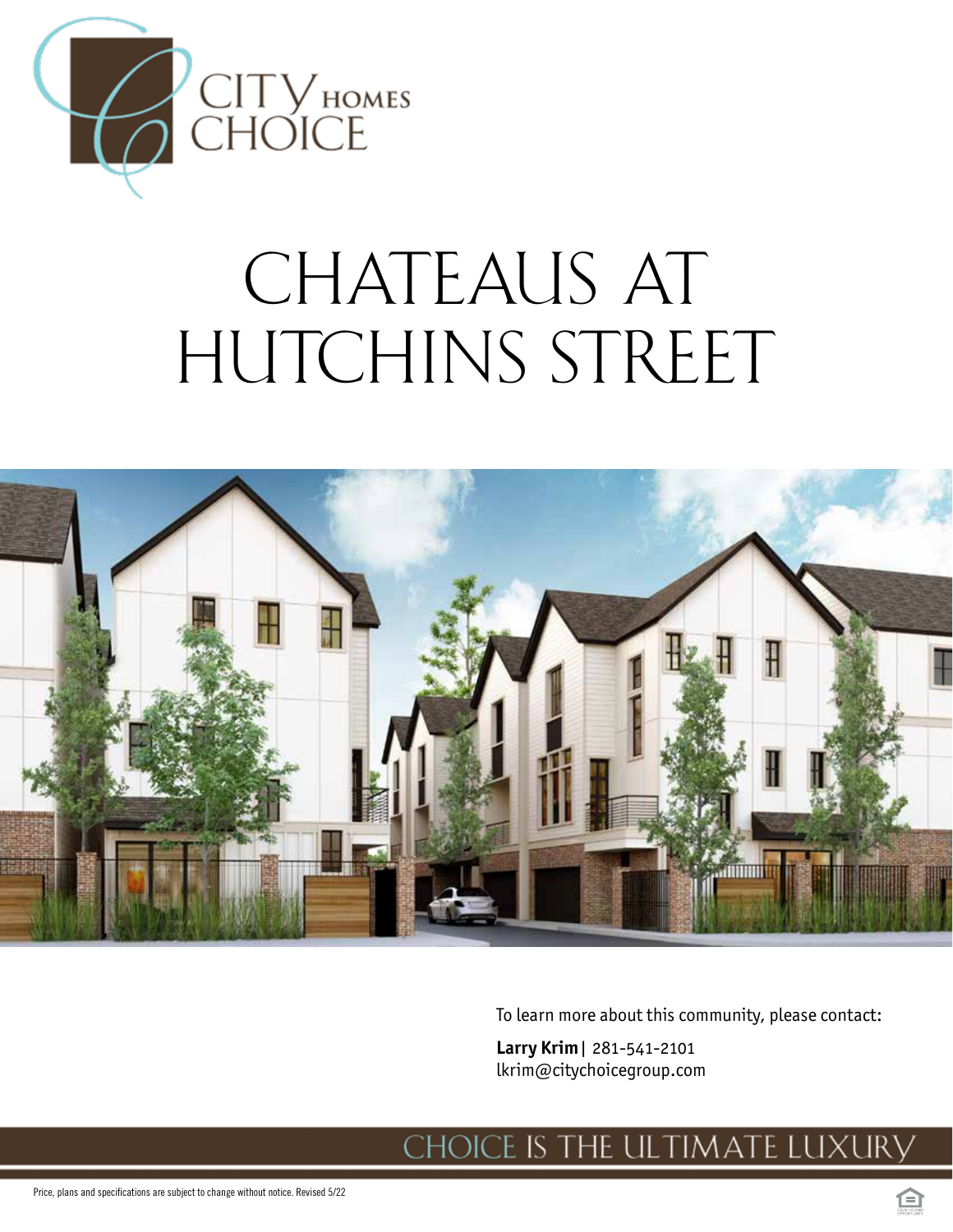

## CHATEAUS AT HUTCHINS STREET PLAN 2104 - 2,660 SQ. FT.







THIRD FLOOR SECOND FLOOR FIRST FLOOR



#### dice is the ultimate luxury CH(

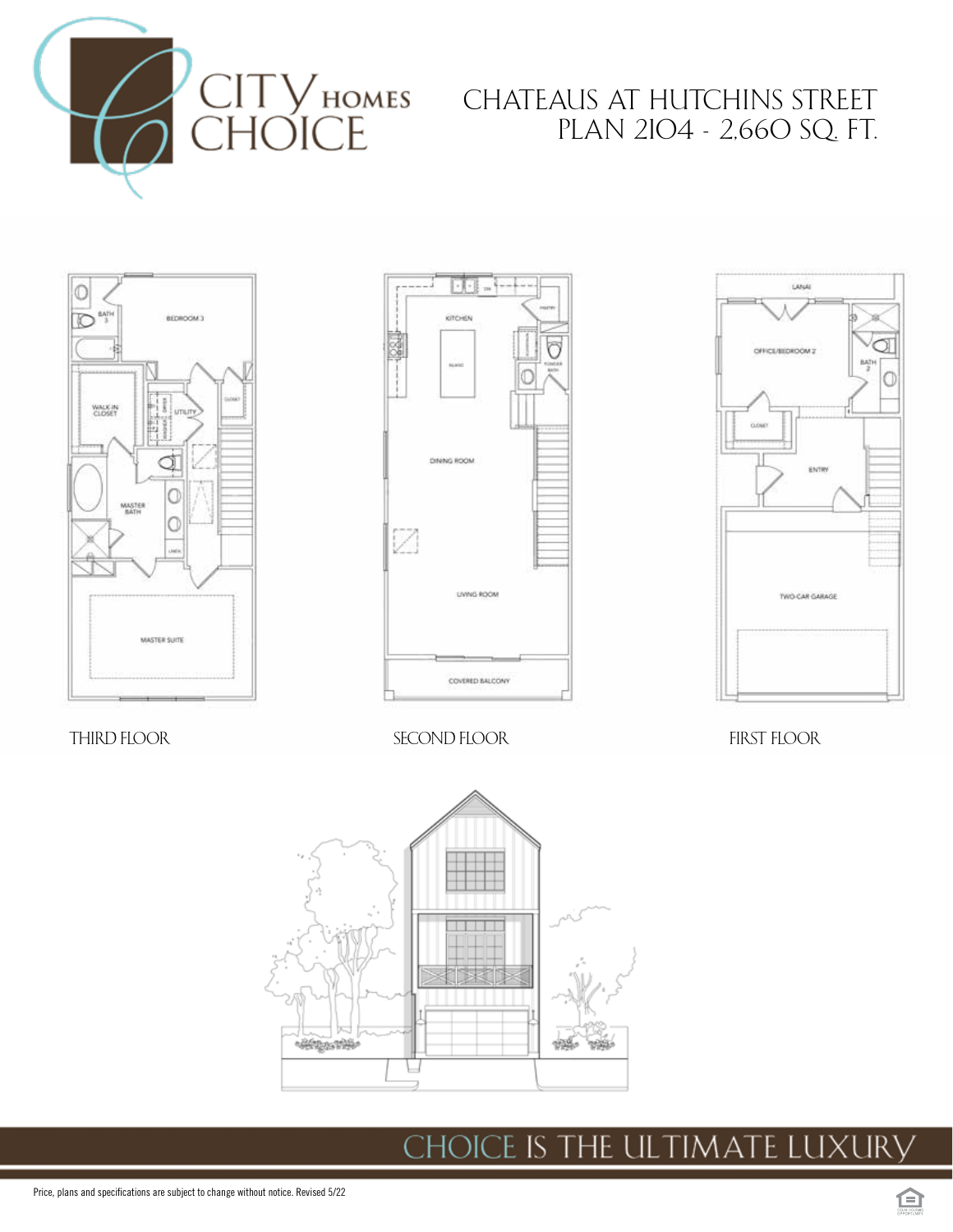

## CHATEAUS AT HUTCHINS STREET PLAN 2111 - 2,626 SQ. FT.







THIRD FLOOR GEORGIA SECOND FLOOR FIRST FLOOR FIRST FLOOR



CHOICE IS THE ULTIMATE LUXURY

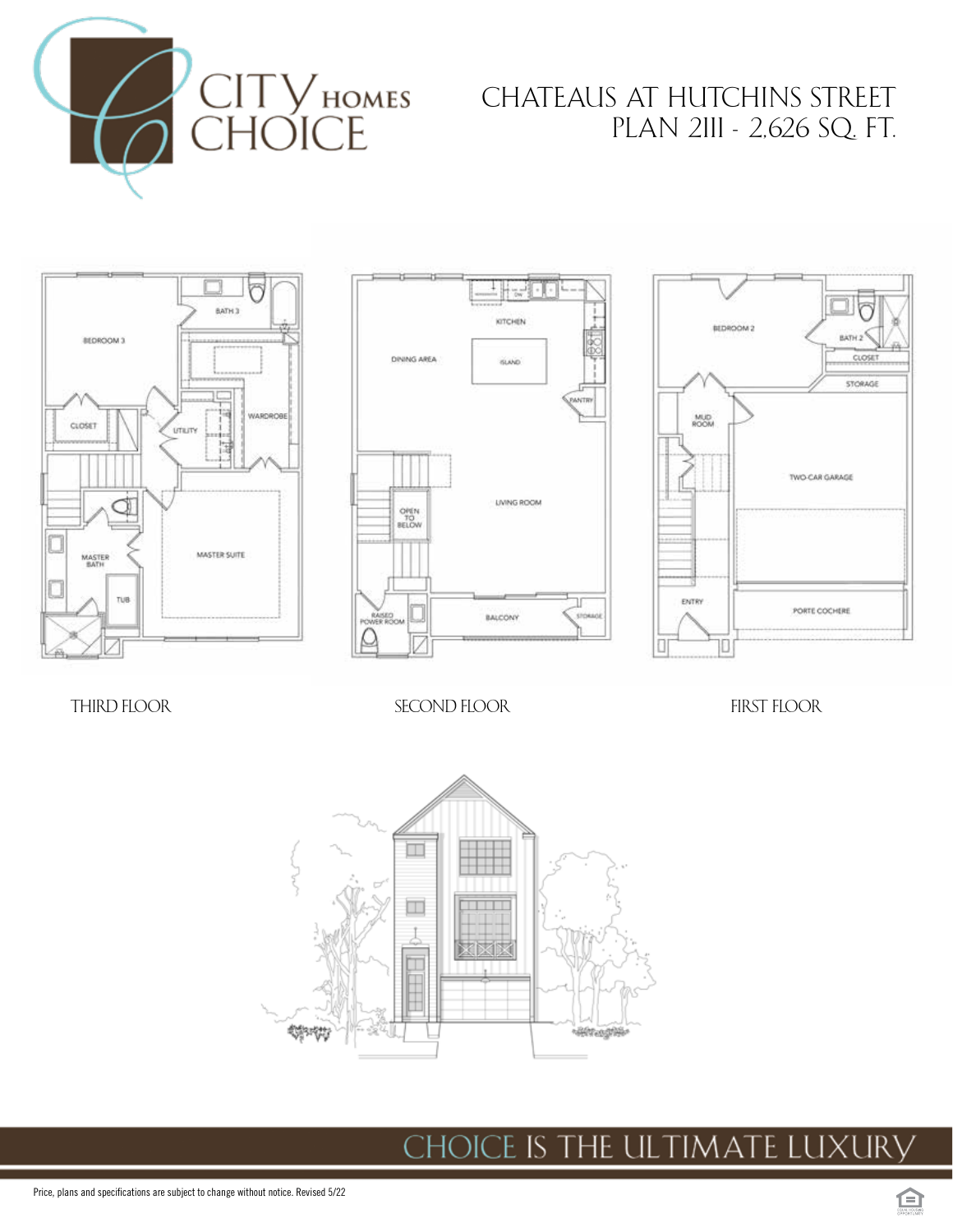$\supset E$ 

# CITY HOMES CHATEAUS AT HUTCHINS STREET 2,073 SQ. FT.



FIRST FLOOR



SECOND FLOOR



THIRD FLOOR



#### ce is the ultimate luxury CH( DK.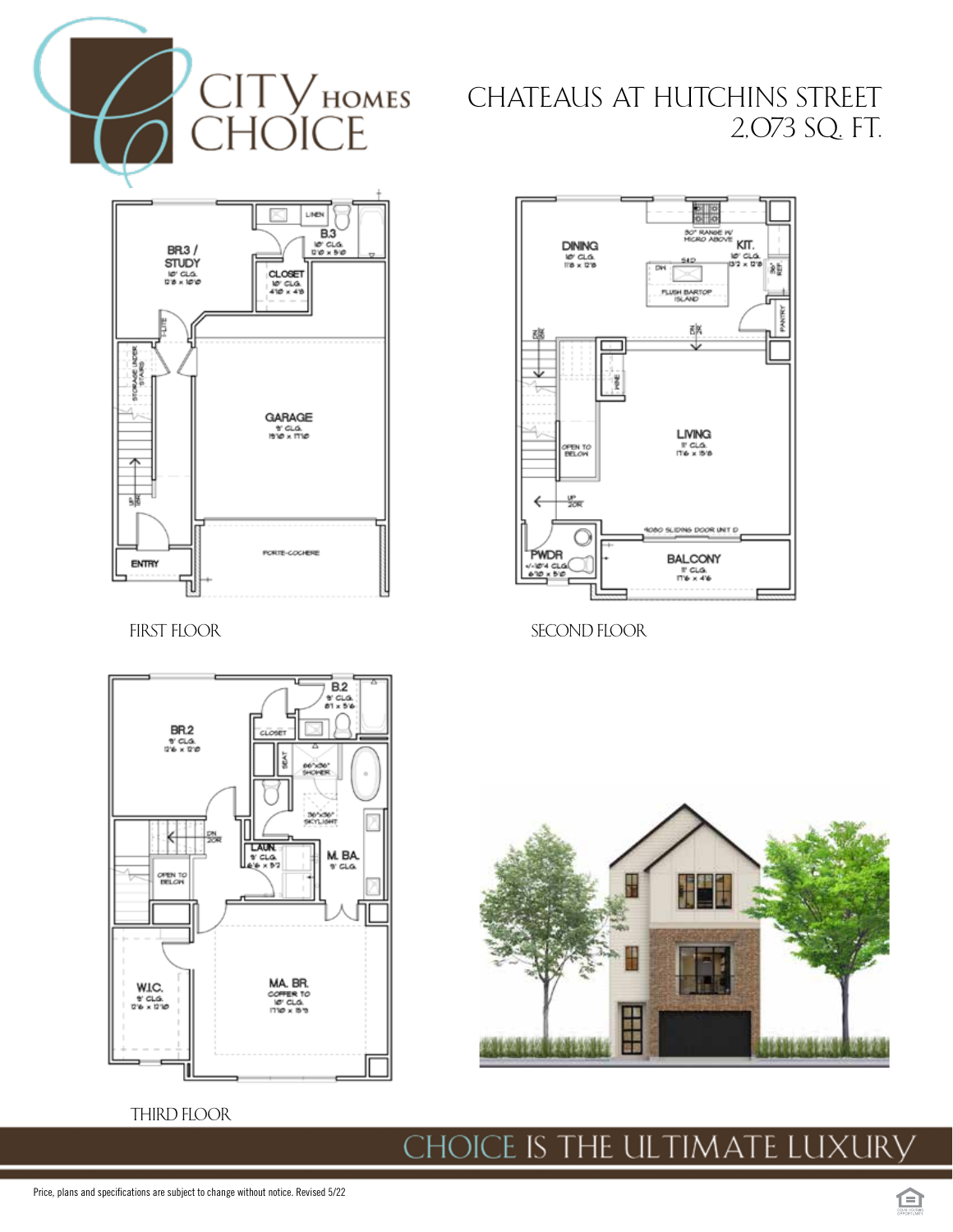

#### lkrim@citychoicegroup.com

# choice is the ultimate luxury